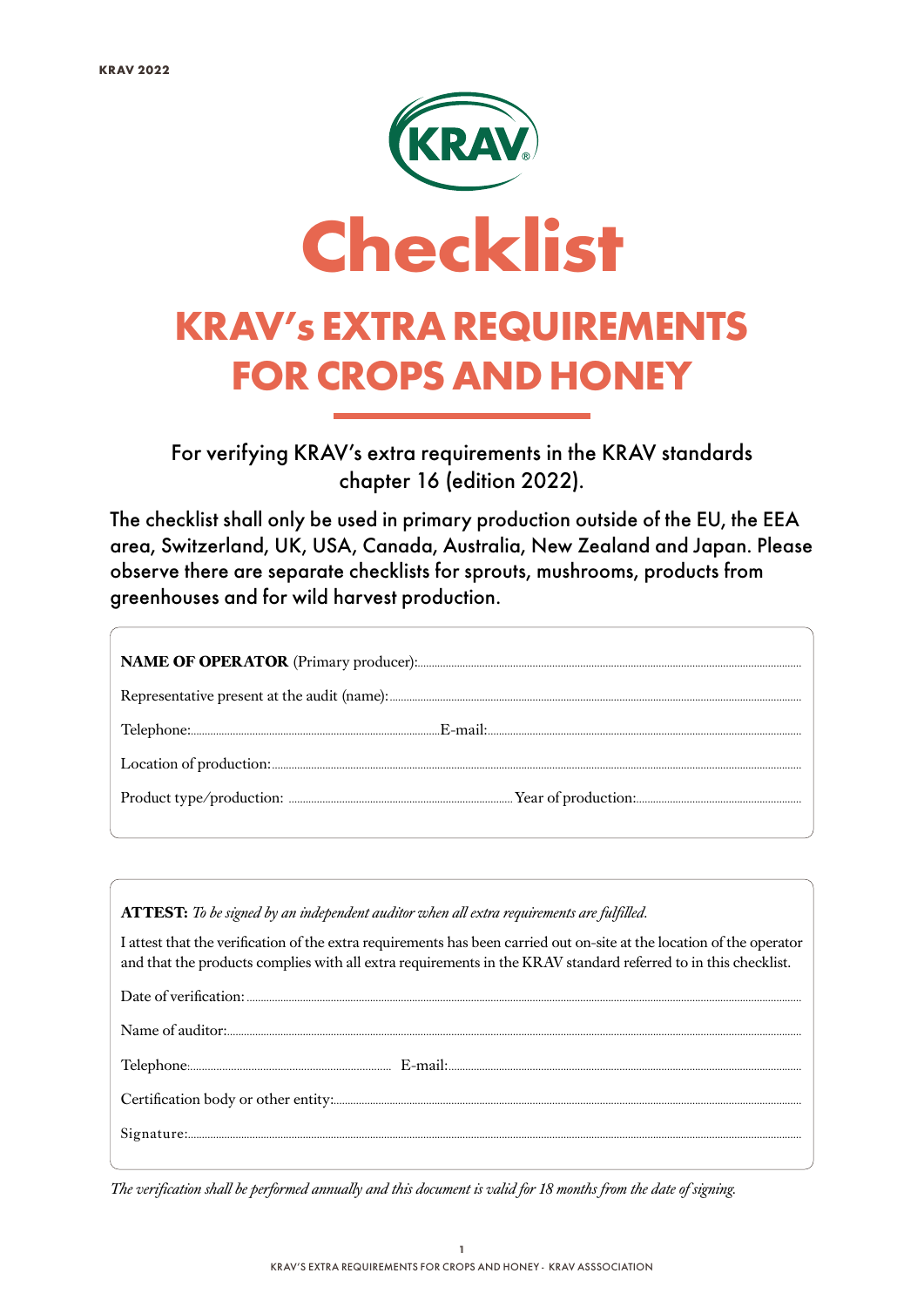### WAYS TO VERIFY THE EXTRA REQUIREMENTS

This checklist shall be used to verify KRAV´s extra requirements in chapter 16 for the type of production mentioned above.

A prerequisite is that the operator is certified according to Regulation (EU) 2018/848 or to equivalent production rules in accordance with Article 33 in (EU) 2018/848. The product shall always be accompanied by a valid EU-certificate.

You will find more information about KRAVs extra requirements at our webpage: *[www.krav.se](www.krav.se/en/for-companies/extra-requirements-for-all-products/)* and the KRAV Standards at: *[www.krav.se/en/standards](https://www.krav.se/en/standards )*

The checklist shall be filled in and signed either by:

1. A person working as auditor at a certification body accredited for organic certification.

or

2. A person with experience from auditing according to standards for organic production or social responsibility, assigned by a KRAV-certified importer. It must be done by a person outside the company that is being audited.

KRAV has verification agreements with a number of certification bodies that can offer verification of KRAVs Extra Requirements, although any accredited Certification Body can use the checklists.

You will find a list of certification bodies with verification agreements here: *[www.krav.se](https://www.krav.se/en/asset/certification-bodies-with-verification-agreement/)*

The Operator must not use the KRAV-label, or state that the production is KRAV-certified. He or she can only state that KRAV´s extra requirements in chapter 16 (for the type of production that the checklist covers) have been verified.

The checklist is only valid as verification when all extra requirements are fulfilled. When asked for, the verification notes under each question, must be filled in.

For questions please contact: *[food@krav.se](mailto:food%40krav.se?subject=From%20extra%20requirements)*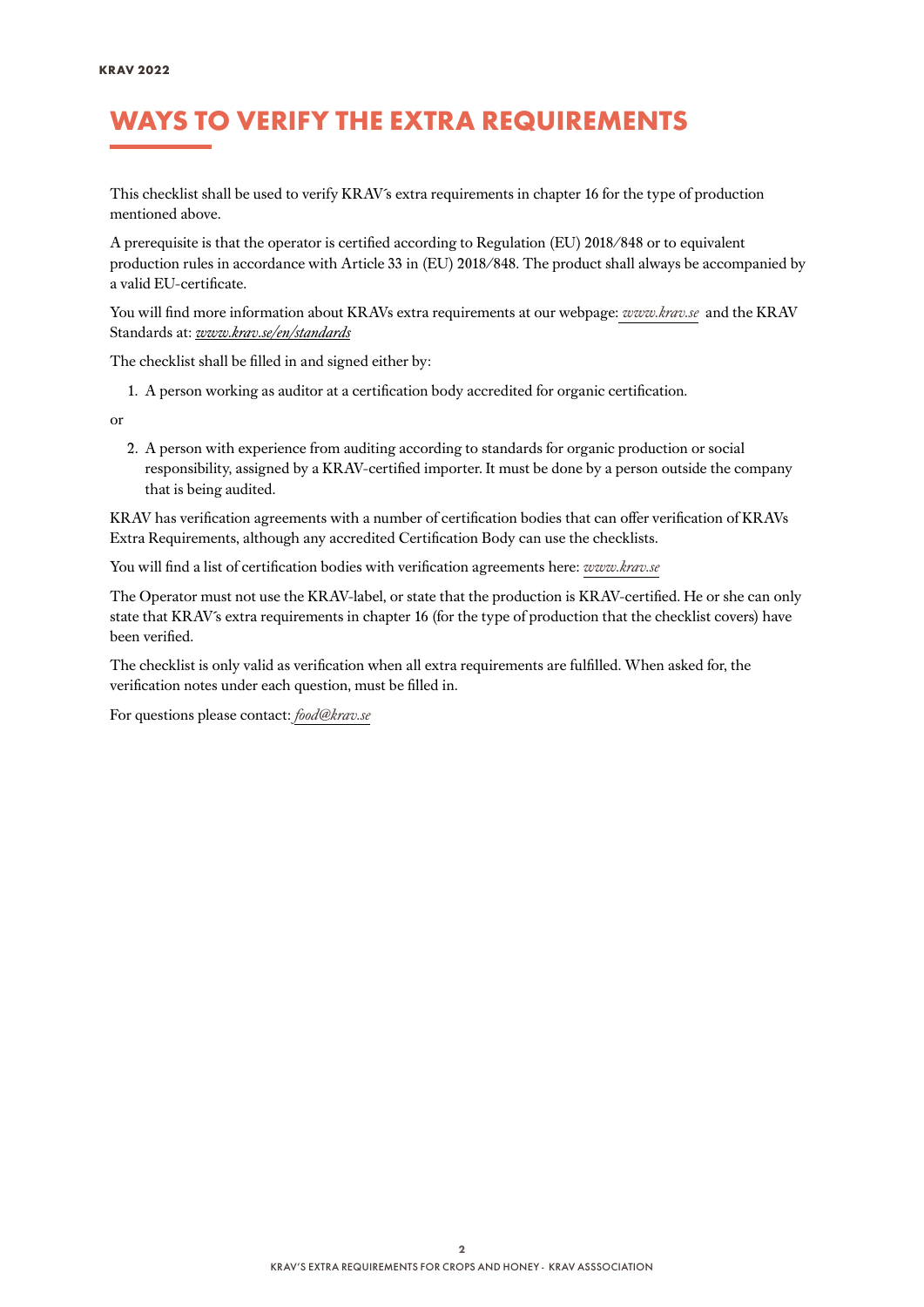# SOCIAL RESPONSIBILITY IN PRIMARY PRODUCTION



The production, including primary production, takes place in the European Union, the EEA area, Switzerland, UK, USA, Canada, Australia, New Zealand or Japan.



The operator has less than 10 employees, and are exempt from the documentation requirement.

The operator is certified according to a KRAV recognized standard for social responsibility or evaluated according to a KRAV recognized system for supplier evaluation. (Certificate or corresponding document shall be sent to the buyer.)

*If any of the conditions above are fulfilled, you do not have to fill in the checklist for social responsibility below.*

#### 16.4 SOCIAL RESPONSIBILITY – CHECKLIST

|                                                                                                                                                                                                                                                                                                               | Fulfilled | Not fulfilled |
|---------------------------------------------------------------------------------------------------------------------------------------------------------------------------------------------------------------------------------------------------------------------------------------------------------------|-----------|---------------|
| 16.4.2 National legislation on labour law must be complied with.                                                                                                                                                                                                                                              |           |               |
|                                                                                                                                                                                                                                                                                                               |           |               |
| 16.4.3 Products cannot be KRAV-certified if there are human rights violations<br>associated with the production. Activities where production takes place must<br>comply with the ILO core conventions, the UN Convention on the Rights of the<br>Child, and the UN Universal Declaration of Human Rights. (K) |           |               |
|                                                                                                                                                                                                                                                                                                               |           |               |
| 16.4.4 Forced or involuntary labour is prohibited.                                                                                                                                                                                                                                                            |           |               |
|                                                                                                                                                                                                                                                                                                               |           |               |
| 16.4.5 Employees must be treated equally, provided with the same opportunities<br>and not be subjected to discrimination.                                                                                                                                                                                     |           |               |
|                                                                                                                                                                                                                                                                                                               |           |               |
| 16.4.6. It is prohibited to employ children under 15 years of age. (K)<br>ILO's exception for limited extra work in accordance with ILO convention 138 applies.                                                                                                                                               |           |               |
|                                                                                                                                                                                                                                                                                                               |           |               |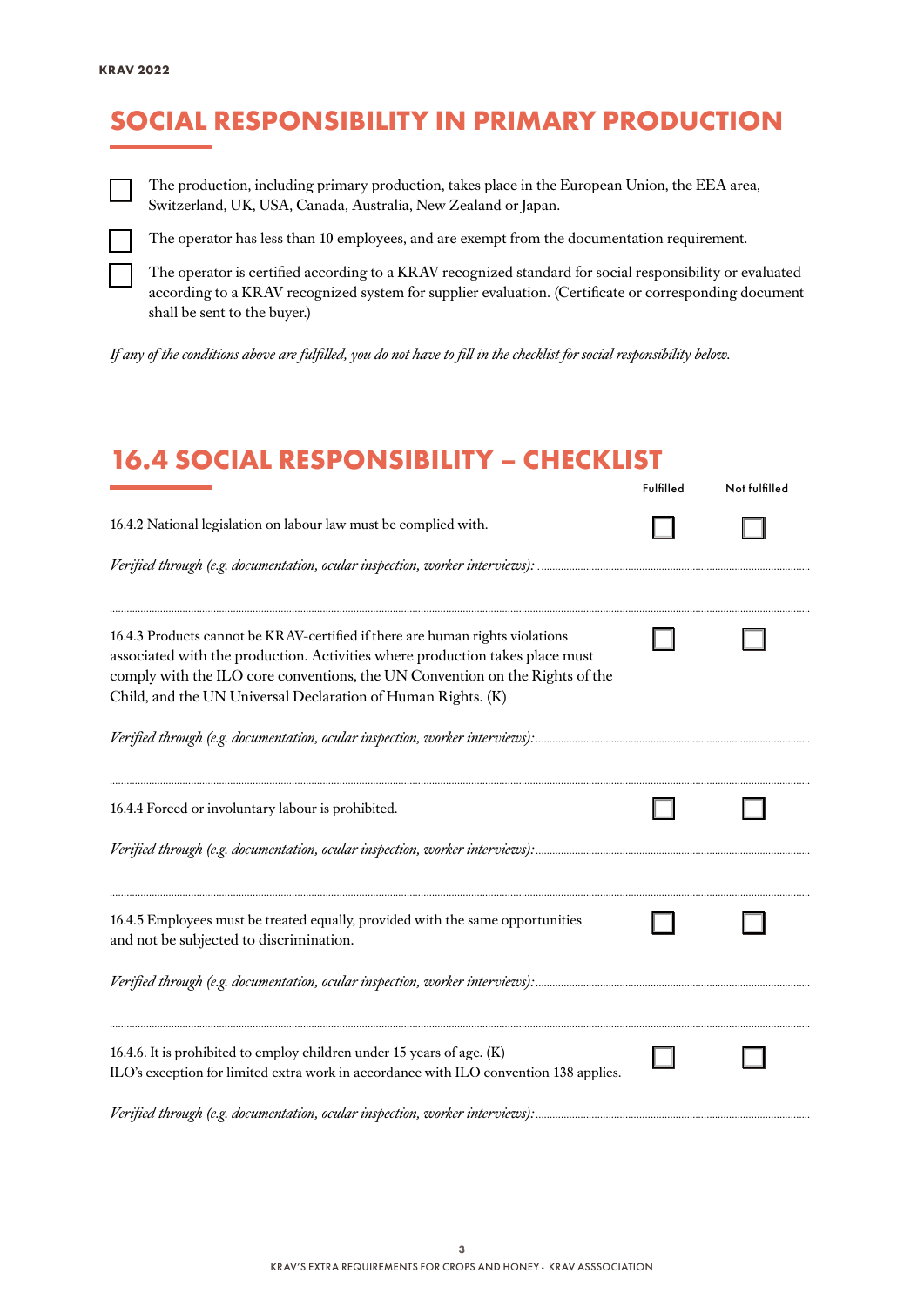# 16.4 SOCIAL RESPONSIBILITY – CHECKLIST

|                                                                                                                                                 | Fulfilled | Not fulfilled |
|-------------------------------------------------------------------------------------------------------------------------------------------------|-----------|---------------|
| 16.4.7 When child and young employees under 18 years of age are hired, it must<br>be ensured that:                                              |           |               |
| the work is not harmful to their health or development<br>the number of hours or scheduling of work does not affect<br>their school attendance. |           |               |
|                                                                                                                                                 |           |               |
| 16.4.8. Employees must have the opportunity to organize and the right<br>to collective bargaining.                                              |           |               |
|                                                                                                                                                 |           |               |
| 16.4.9. Employers must comply at the least with the alternative which follows that<br>most benefits employees:                                  |           |               |
| the statutory minimum wage in each respective country or<br>the industry standard implemented through collective bargaining<br>agreements.      |           |               |
|                                                                                                                                                 |           |               |
| 16.4.10. National legislation regarding working hours and overtime<br>must be complied with.                                                    |           |               |
|                                                                                                                                                 |           |               |
| 16.4.11. The work environment must be safe and not present a health risk.                                                                       |           |               |
|                                                                                                                                                 |           |               |
| 16.4.12. All employees must have a binding employment contract.                                                                                 |           |               |
|                                                                                                                                                 |           |               |

*..........................................................................................................................................................................................................................................................*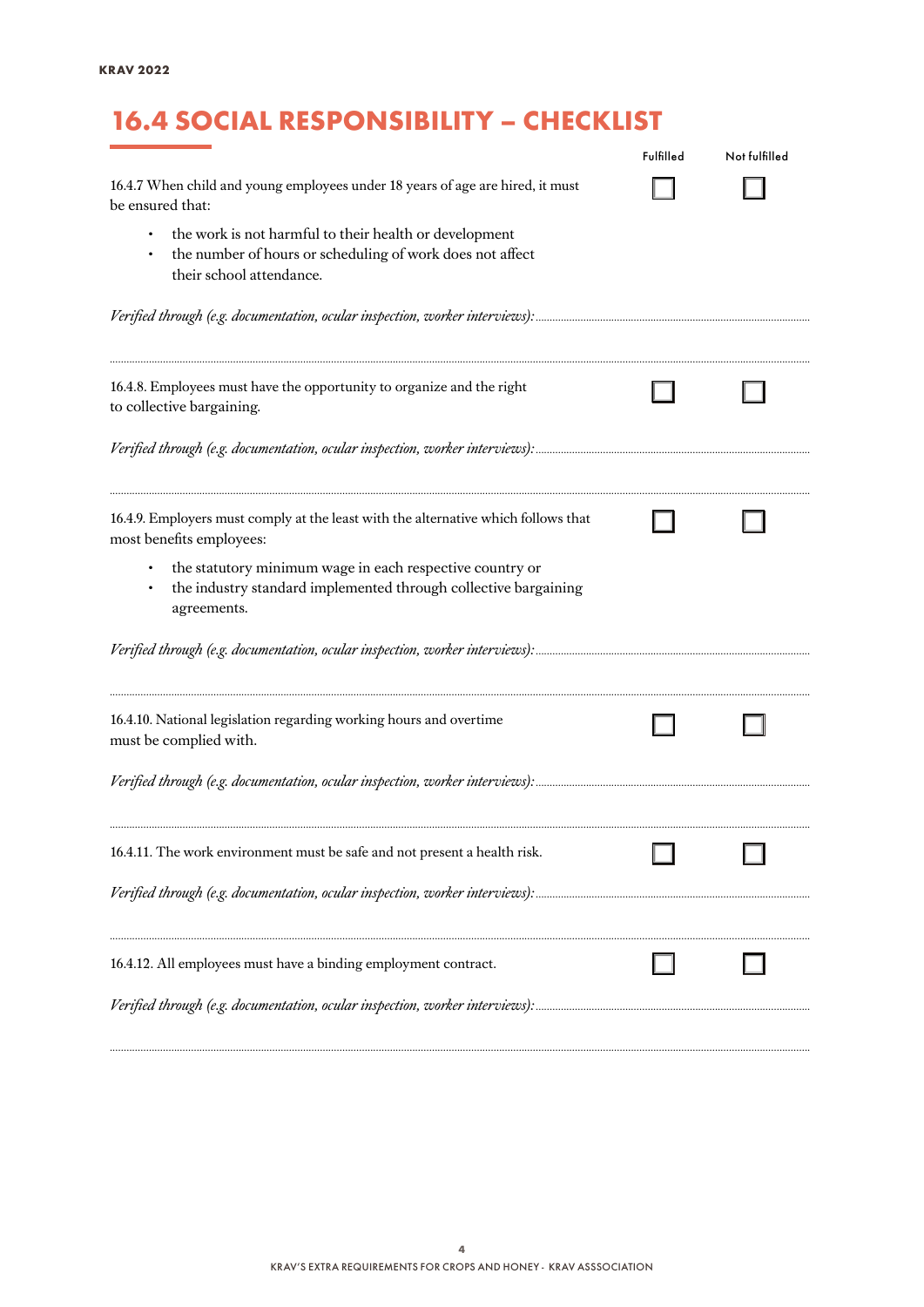#### 16.7.4 PROTECTION OF NATURAL AREAS WITH HIGH CONSERVATION VALUE

The standard only applies to sugarcane, oil palm, soy, coffee, cocoa or coconuts. It can also be verified through the separate verification form for this requirement, see *[www.krav.se](https://www.krav.se/en/for-companies/extra-requirements-for-all-products/)*



The standard is not applicable; i.e. the production is not sugarcane, oil palm, soy, coffee, cocoa or coconuts.

You shall not fill in the question below if marked.

| Fulfilled | Not fulfilled |
|-----------|---------------|
|-----------|---------------|

 $\Box$ 

 $\Box$ 

Cultivation or other enduring changes in areas with natural ecosystems with a high conservation value (HCV) is prohibited. The standard applies to cultivation of those crops that KRAV considers to be at the highest risk for exploitation.

- For oil palm and soy it must be verified that this has not taken place in the last five years.
- For sugar cane, coffee, cocoa or coconut palm it must be verified that this has not taken place since the certification began.

#### **Verified through:**

I have a good local knowledge, and can testify that there are no areas with High Conservation Values in the land used for growing the actual crop.

I have made a comparison between grower maps and maps over areas with High Conservation Values.

I have visited the farms/areas where the crops are grown, and can verify that the land have been farmed for more than five years.

I have visited the farms/areas where the crops are grown, and can verify that there has not been any cultivation of areas with a high conservation value since the operator is certified (applies to sugar cane, coffee, cocoa or coconut palm).

............................................................................................................................................................................................................................................



Other alternative. Please describe:.................................................................................................................................................................